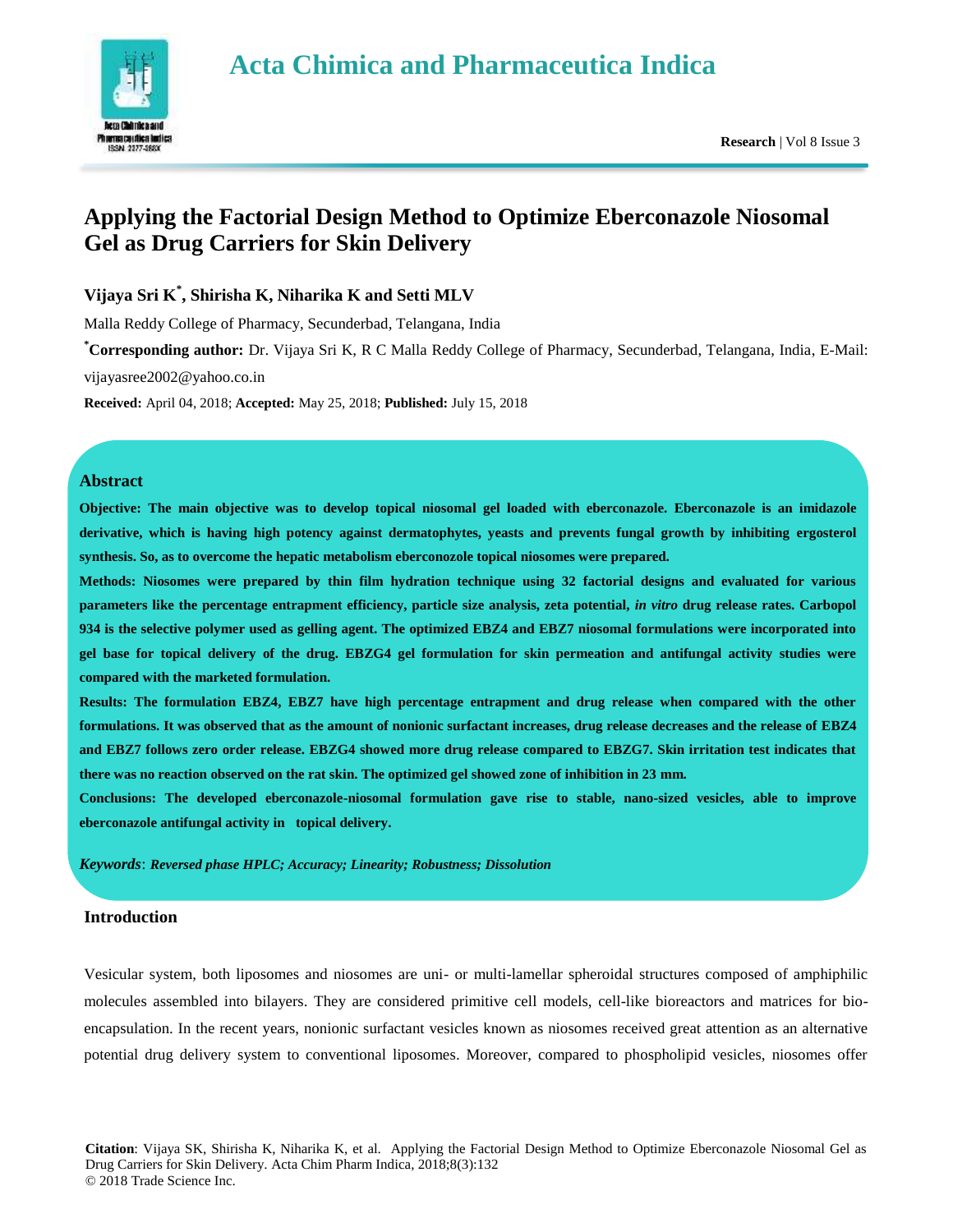higher chemical and physical stability [1] with lower cost and greater availability of surfactant classes [2]. Niosomes have been reported to enhance the residence time of drugs in the stratum corneum and epidermis, while reducing the systemic absorption of the drug and improve penetration of the trapped substances across the skin. In addition, these systems have been reported to decrease side effects and give a considerable drug release [3]. They thought to improve the horny layer properties both by reducing trans epidermal water loss and by increasing smoothness *via* replenishing lost skin lipids. Moreover, it has been reported in several studies that compared to conventional dosage forms, vesicular formulations exhibited an enhanced cutaneous drug bioavailability [4].

Stratum corneum (SC) is a main barrier of many compounds passing through the skin. Several approaches have been developed to weaken this skin barrier. One possibility for increasing the penetration of drugs and many cosmetic chemicals is the use of vesicular systems, such as liposomes and niosomes. Several researchers have developed novel elastic vesicles in order to deeply and easily penetrate through the skin [5,6].

Eberconazole is a topical imidazole antifungal agent which inhibits sterol synthesis and is active against most species of yeast and dermatophytes and has very good local tolerability. Eberconazole is distinct from other imidazole as it shows antiinflammatory activity, which favors its use in the management of inflamed dermatophytic infections [7]. To avoid from hepatic toxicity, it has been formulated as topical use for the treatment of dermatophytosis. It has shown high potency against dermatophytes and yeasts. Dermatophytosis is superficial skin infection caused by dermatophytes. Since the infection is limited to the superficial layers of skin, topical application of eberconazole is helpful in the treatment.

The aim of present research work was to enhance the penetration of the drug and increase the residence time at the target. Niosomes were prepared by thin film hydration technique because in this method, multilamellar vesicles are formed and entrapment efficiency is high. Niosomes with controlled release rates of drug was made into gels using carbopol 934 and the skin permeation study was conducted in comparison with the marketed cream. Further, the antifungal activity measurement was done using the eberconazole niosomal gel.

## **Materials and Methods**

## **Materials**

Eberconazole gift sample from Dr. Reddy's laboratory Hyderabad. Span 60, cholesterol and carbopol were supplied by NR chemicals limited Hyderabad. All the chemicals used were of analytical reagent (AR) grade.

#### **Preparation of eberconazole niosomes**

Eberconazole niosomes were prepared by thin film hydration technique following 32 factorial designs. Respective amounts of span 60 and cholesterol in different proportions were dissolved in 10 ml methanol keeping amount of drug constant. The solvent was allowed to evaporate by continuous rotating over the rotary vacuum evaporator until a thin dry film was formed along the wall of the round bottom flask, which was then hydrated with 10 ml of phosphate buffer pH 6.4 at 60ºC [8].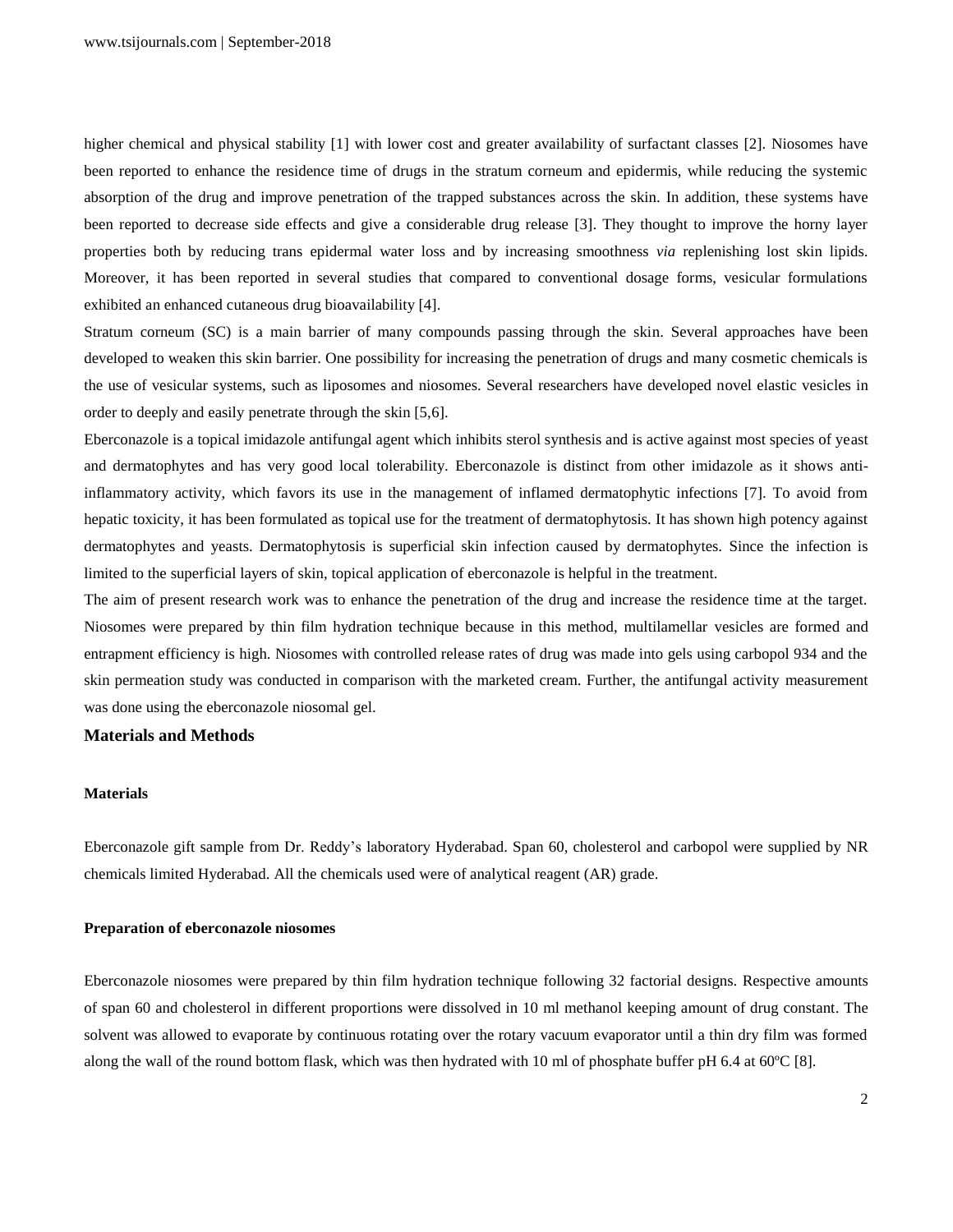The formulation was designed to study the interaction of variables of formulation on physical characteristics of niosomes. The studied variables and the levels of each factor contain the formulation of the factorial design is represented in TABLE 1. Each row identifies an experiment and provides a result (response). The levels of the factors studied were chosen so that the irrelative difference was adequate to have a measurable effect on the response, along with the information that the selected levels are within practical use [9].

| Independent variable,                                     | <b>Levels</b> used |            |              |  |  |
|-----------------------------------------------------------|--------------------|------------|--------------|--|--|
| <b>Factor</b>                                             | Lower $(-1)$       | Middle (0) | Upper $(+1)$ |  |  |
| Span $60$ (X1) mg                                         | 20                 | 40         | 60           |  |  |
| Cholesterol $(X2)$ mg                                     | 20                 | 40         | 60           |  |  |
| Dependent variable,<br>response<br>Entrapment efficiency  |                    |            |              |  |  |
| Amount of EBZ drug used was 10 mg in all the formulations |                    |            |              |  |  |

TABLE 1. **Variables in 3<sup>2</sup> full factorial design**

#### **Characterization of niosomes**

#### **Microscopic examination, pH and appearance**

Small amounts of the formed niosomes were spread on a glass slide and examined for the vesicles structure and the presence of insoluble drug crystals using ordinary light microscope with varied magnification powers (10X and 40X). Photomicrographs were taken for niosomes using Fujifilm Finepix F40  $f_d$  8.3 MP digital camera with 3X optical zoom. The pH of the various gel formulations was determined by using digital pH meter. All developed gels were tested for homogeneity by visual inspection. Physical parameters such as color and appearance were checked. Then gels were filled in the container and tested for their appearance and presence of any gritty particles and aggregates.

#### **Entrapment efficiency**

Each formulation was centrifuged at 3,000 rpm for 40 min to separate the free drug in the supernatant from the drug incorporated in the niosomes. Entrapment efficiencies were determined by complete disruption of vesicles using Triton X-100. The drug content was determined using a spectrophotometer at 237 nm using %0.1 triton solutions as blank.

Entrapment efficiency=drug entrapped/total drug\*100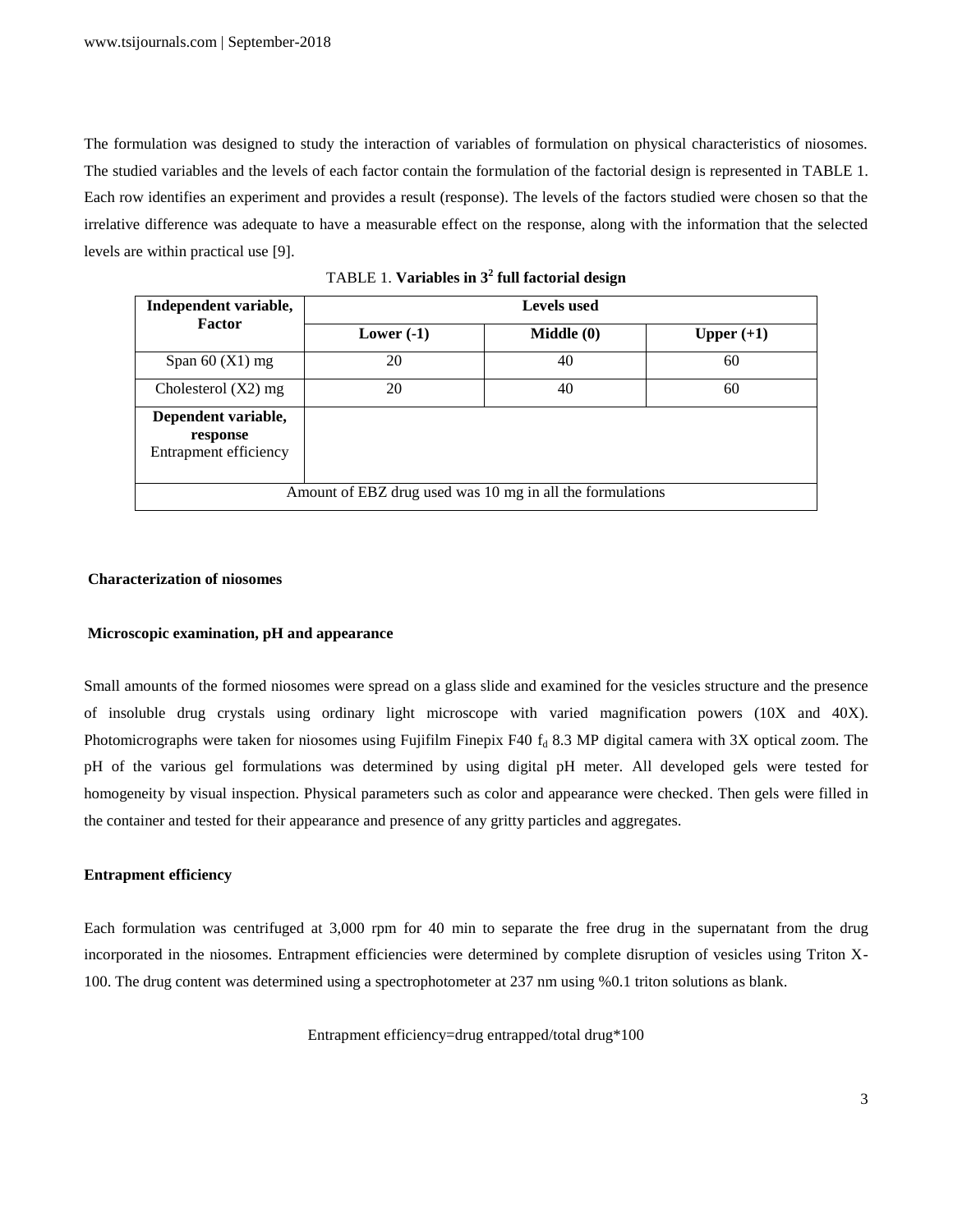#### **Particle size, zeta potential determination and polydispersity index**

Vesicle properties such as particle size diameter, zeta potential and size distribution were determined by HORIBA scientific nano partica (Nano particle size analyzer) SZ-100. Zeta potential is a measure of magnitude of electrostatic or charge repulsion or attraction between particles, and is one of the fundamental parameters known to affect stability [10]. Its measurement brings detailed insight into the causes of dispersion, aggregation or flocculation. The niosomal dispersion was determined using zeta potential analyzer. The temperature was set at 25ºC. Electrophoretic mobility and mean zeta potential values were obtained directly from the measurement.

The polydispersity index (PDI), which is the width of the particle size distribution curve, was determined as a measure of the homogeneity [11]. The Polydispersity of eberconazole loaded niosomes of non-uniform size was calculated from the formula, Polydispersity= $[D0.9-D0.1] \div D0.5$ 

Where D0.9, D0.1 and D0.5 are particle diameters determined at 90th, 50th and 10th percentile of undesired particles respectively.

## **Assessment of eberconazole release rates from niosomes**

*In vitro* drug release studies for eberconazole niosomal solution were carried out using dialysis membrane employing two sides open ended cylinder [12]. Cellophane membrane previously soaked overnight was mounted onto one end of the cylinder; weighed amount of niosomal solution was placed uniformly on the dialysis membrane. The two sides open ended cylinder was placed in a beaker containing 50 ml of phosphate buffer saline pH 7.4. Sample (5 ml) was withdrawn by taking into consideration. The dose of the drug at predetermined intervals (0, 1, 2, 3, 4,5, 6, 7, 8, 16, 18, 20, 22 and 24 h) are replaced with fresh medium. The volume of aliquots withdrawn shows desired sink conditions with minimum dilution in the receptor compartment. The appropriate correction factor for the same is used to calculate the amount of drug released.

#### **Preparation of eberconozole niosomal gels**

Required quantity of carbopol 934 (1% w/w) was weighed and dispersed in small quantity of distilled water to prepare an aqueous dispersion. The dispersion was allowed to hydrate for 3-4 h. Other ingredients like propylene glycol (10% w/w) and glycerol (30% w/w) were added subsequently to the aqueous dispersion with continuous stirring. The niosomal pellet obtained after centrifugation was added to the dispersion. The dispersion was neutralized with 1% w/v sodium hydroxide solution and pH was adjusted to 6. The entrapped air bubbles were removed using vacuum and leaving the gels overnight [13].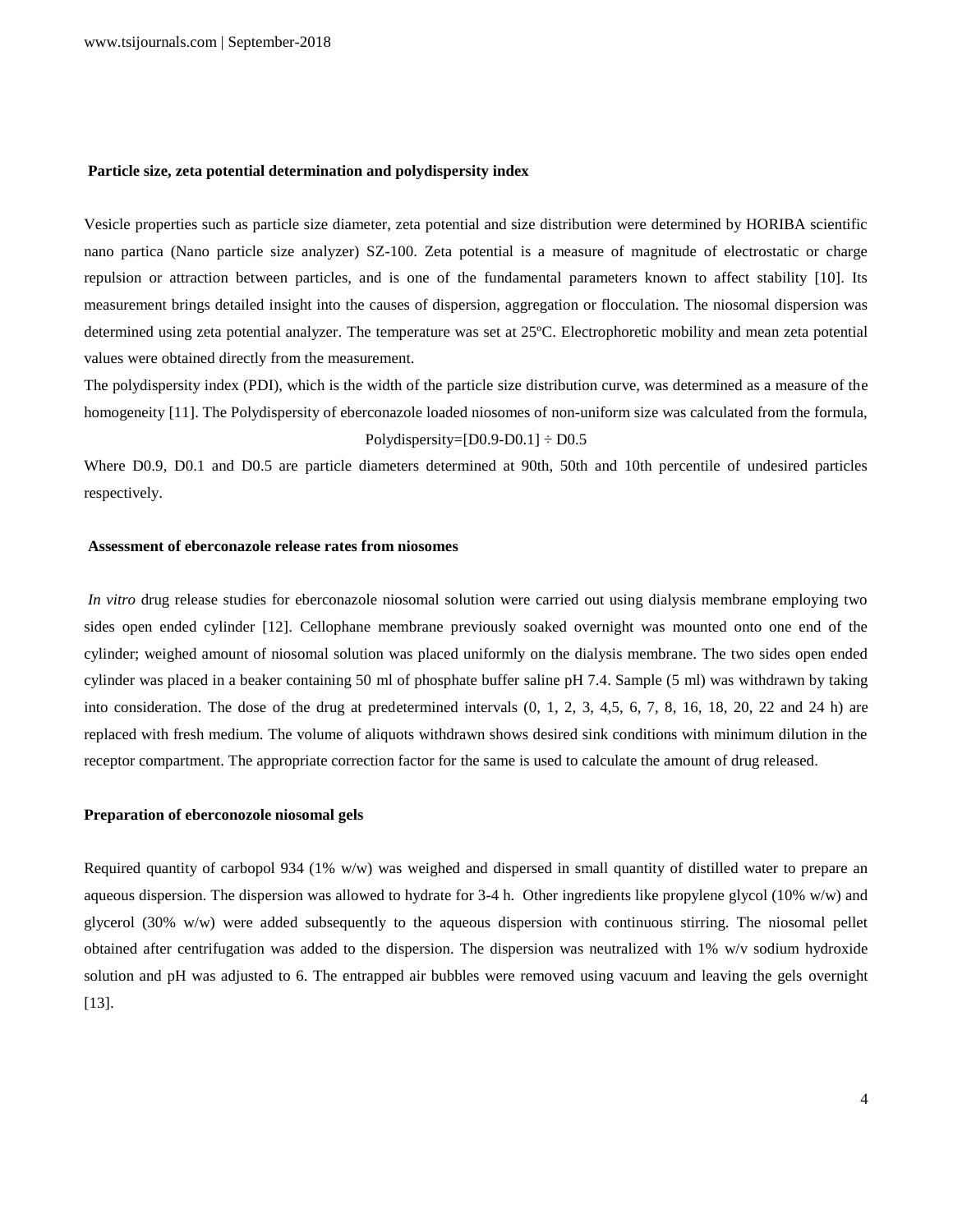#### **Viscosity analysis**

The viscosity of gel was measured by using a programmable viscometer (model DV-II + Pro, Brookfield Engineering Laboratories, Inc., USA). T-bar spindle (spindle-C, S-96) was lowered perpendicularly into the gel placed in a beaker taking care that the spindle did not touch the bottom of the beaker. The spindle was rotated at a speed of 50 rpm and the readings were recorded after 30 s when the gel level was stabilized.

#### *Ex-vivo* **skin permeation studies**

Niosomes are composed of nonionic surfactants, which are biocompatible and relatively nontoxic and themselves serves as excellent penetration enhancers [14]. In this study, in order to assess the influence of the drug carriers on the accumulation into and diffusion of drug through the skin, skin permeation studies using pig ear skin. Superficial skin was taken from the back of pig ear and using a depilatory preparation hair was removed. The cleared area was washed with pH 7.4 phosphate buffer. The collected and prepared skins were tied mounted onto one end of the cylinder; weighed amount of niosomal gel and the marketed eberconazole cream were placed uniformly on the skin and the study was conducted. The two sides open ended cylinder was placed in a beaker containing 50ml of phosphate buffer saline pH 7.4. Sample (5 ml) was withdrawn at predetermined intervals and replaced with fresh medium. The volume of aliquots withdrawn presents desired sink conditions with minimum dilution in the receptor compartment and the appropriate correction factor for the same is used to calculate the amount of drug released.

#### **Antifungal activity zone of inhibition by cup plate method**

Sabouraud dextrose agar can be used for cultivating yeasts, moulds and acid uric microorganisms. This medium is also used for determining the microbial and fungal content of cosmetics and for the mycological evaluation of food. The formula is based on European pharmacopoeia. Dextrose is a fermentable carbohydrate providing carbon and energy. Peptone mixtures provide nitrogen, vitamins, minerals and amino acids essential for growth. The high dextrose content and acidic pH makes this medium selective for fungi.

The selected *Candida albicans* is transferred into the prepared Sabouraud dextrose agar and incubated at 37ºc for 24 to 48 h. The antifungal activity is studied by zone of inhibition of cup plate method. For the study of zone of inhibition firstly agar is prepared. Prepared agar is transferred into petri plate and left for solidification aseptically by using laminar air flow after solidification of that agar spread the fungal solution of *Candida albicans.*

After the whole spreading of fungal solution, prepare holes in middle by using cork borer and then the eberconazole loaded niosomal gel (EBZG4), marketed formulation, are poured into that holes by using pipette, during pouring make sure that the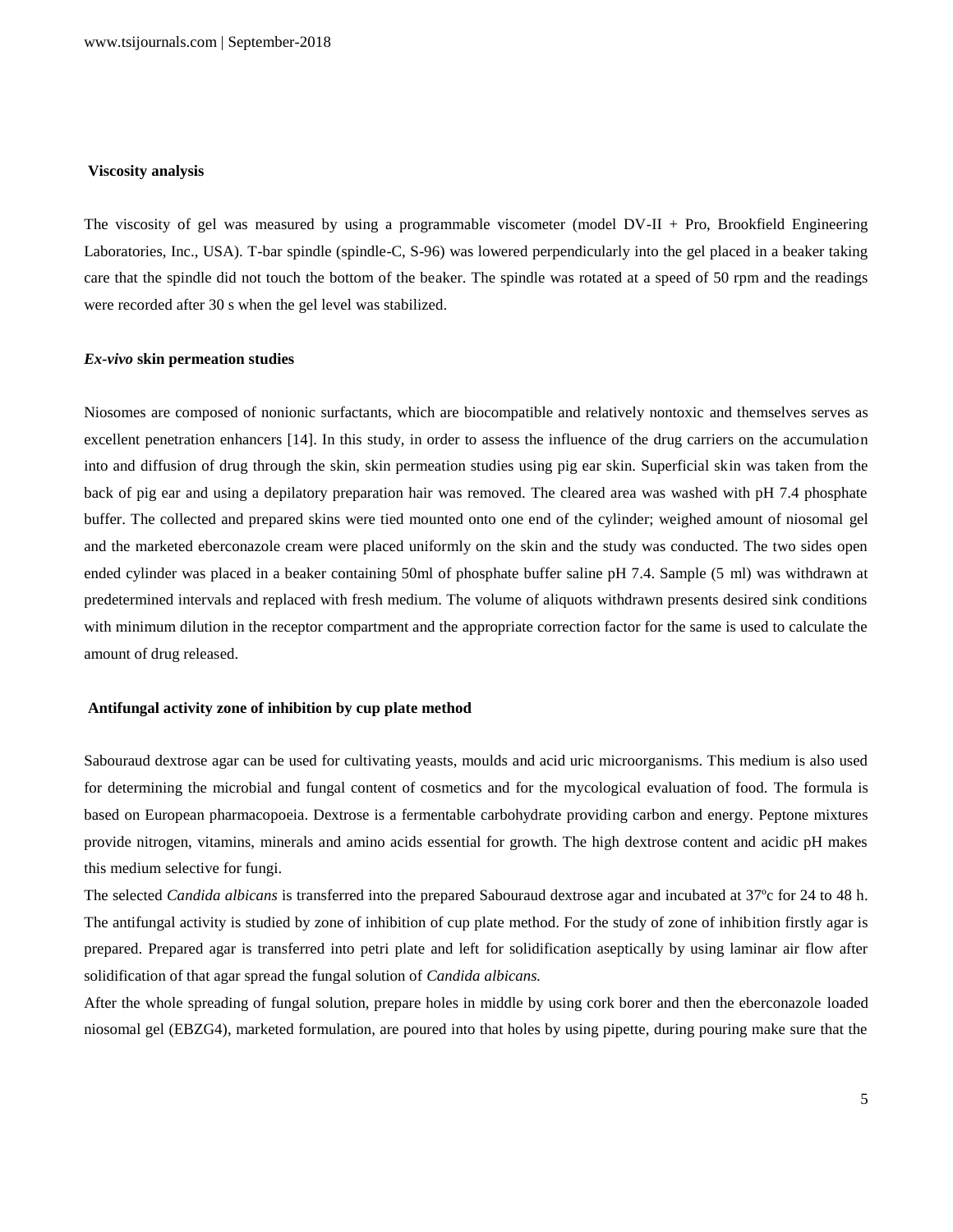solution doesn't get flooded. Then these Petri-plates are incubated at 37ºc for 24 to72 h, and then count the zone of inhibition [15].

## **Results and Discussion**

## **Microscopic examination, pH and appearance**

The niosomes were prepared by thin film hydration method. The prepared niosomes were discrete, (FIG. 1) nearly spherical nanometric particles in the size range of 230-470 nm. The pH values of the formulations EBZG4 and EBZG7 and marketed gel were found to be 7.2 pH. The formulated gels showed good homogeneity and no lumps in the formulation. The formulated preparations were much clear and translucent.



FIG. 1. **Photomicroscopic of Eberconazole niosomal solution**.

#### **Entrapment efficiency**

**Effect of cholesterol:** The entrapment efficiency is the most important parameter from pharmaceutical viewpoint in niosomal formulations. Various techniques may be used to optimize the drug loading and this is very important in industrial settings. Incorporation of cholesterol was known to influence vesicle stability and permeability. It is also one of the common and essential additives in niosome formulation in the present study.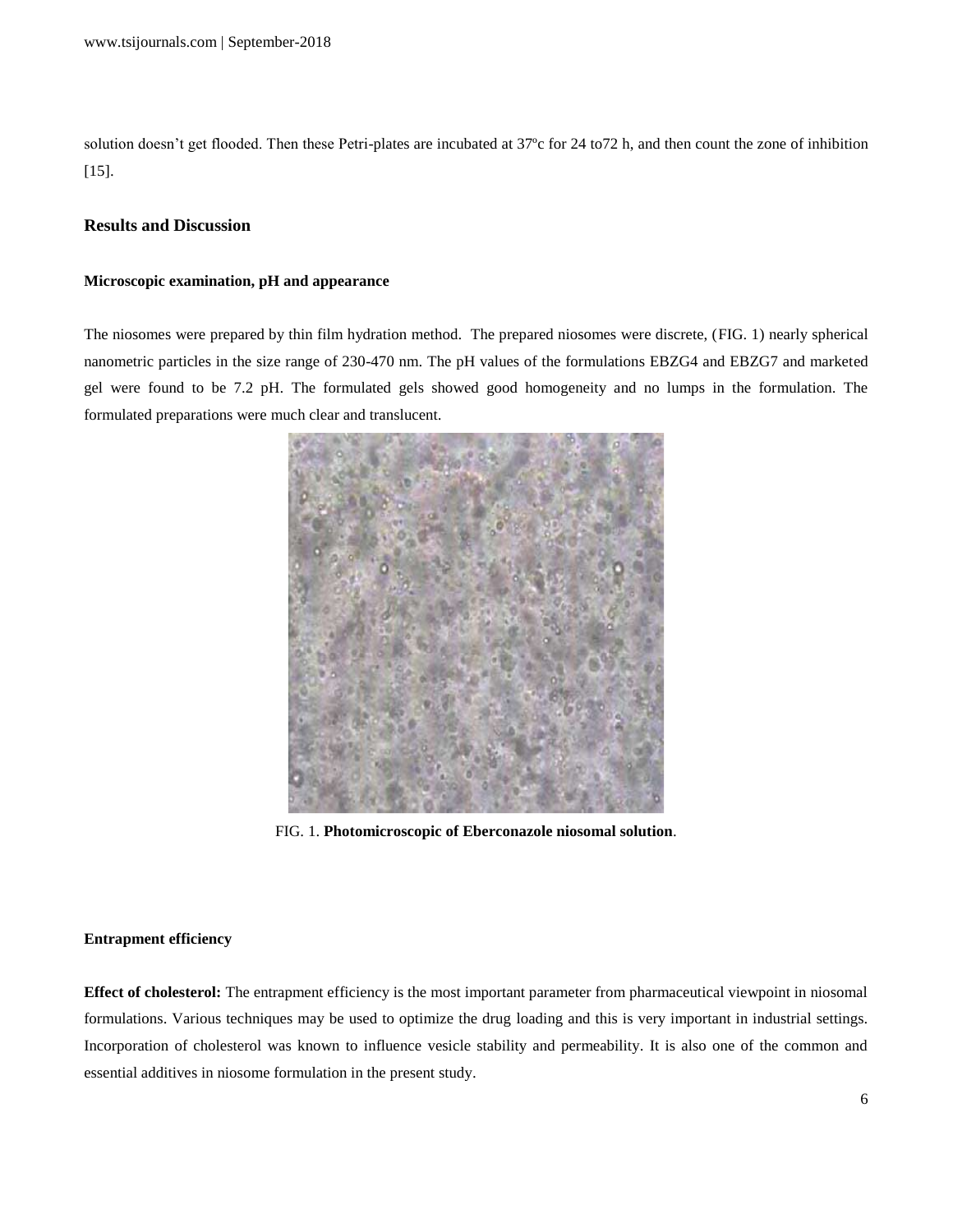A high percentage of entrapment would mean less time and effort involved in removal of unentrapped material. To study the effect of cholesterol on the amount of drug entrapment in niosomes, a series of formulations were prepared with different cholesterol amounts at a fixed amount of eberconazole (10 mg). The effect of cholesterol on eberconazole entrapment was varied according to the nonionic surfactant. As the HLB of the surfactant increases, the minimum amount of cholesterol necessary to form vesicles increases [10]. Niosome formulation EBZ7 prepared using Span 60 showed the maximum entrapment efficiency. Increasing cholesterol content from 20 to 60 mg lead to a significant decrease in the entrapment efficiency of eberconazole niosomes are shown in Quadratic 3d surface plot and Contour plots obtained by fixing the XC factor at its cholesterol and span and varying (XA) and (XB) over the range used in the factorial study. FIG. 2 and 3 depicts Quadratic 3d surface plot and contour plots which show the effects of XA and XB on EE%.



FIG. 2. **Quadratic 3d surface plot showing the effect of span and cholesterol on entrapment efficiency**.



FIG. 3. **Contour plot for entrapment efficiency of eberconazole niosomal solution**.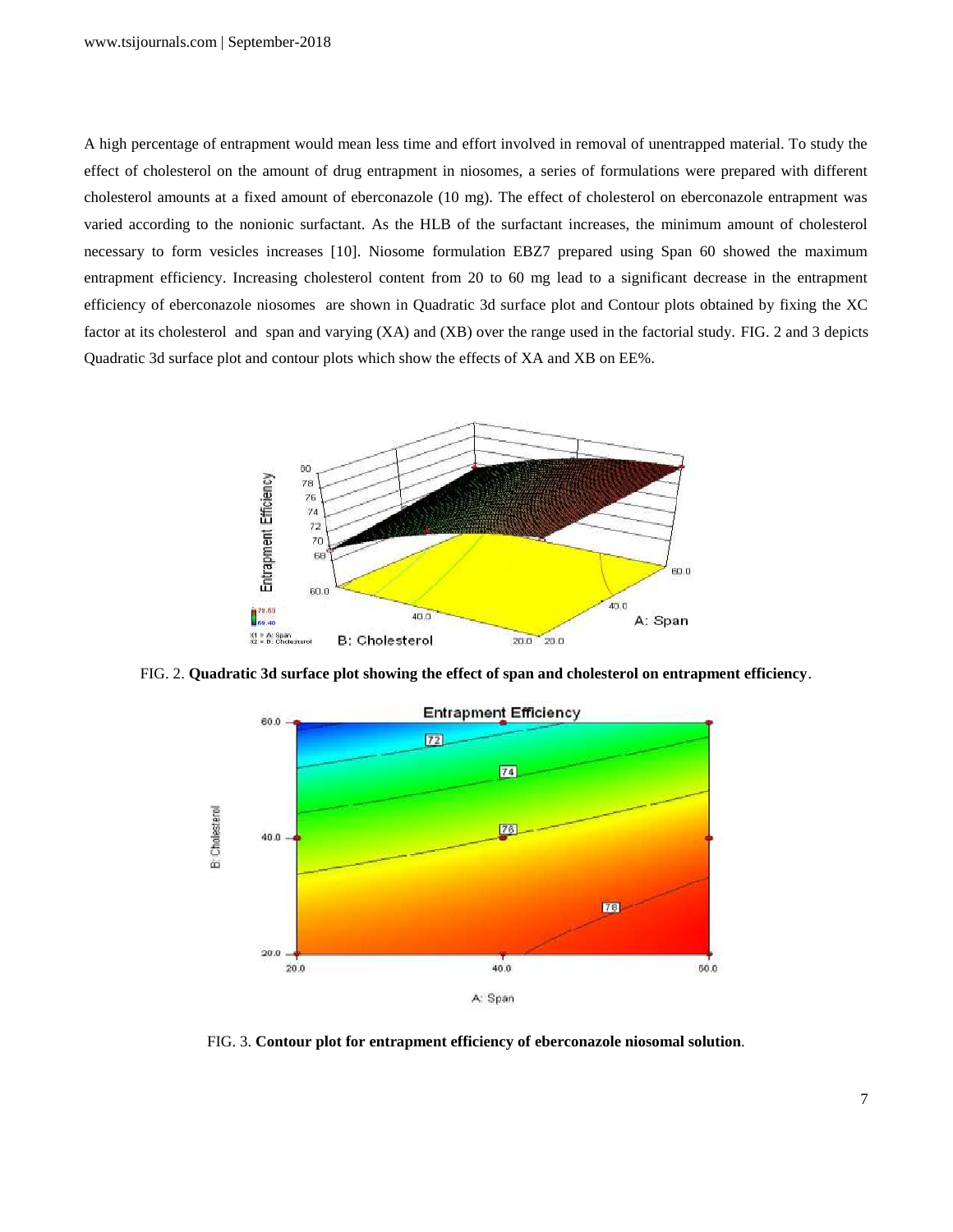The major reduction in drug entrapment when cholesterol content was further increased may be due to two conflicting factors: (1) with increased cholesterol, the bilayer hydrophobicity and stability increased [16] and permeability decreased [17] which may lead to efficiently trapping the hydrophobic drug into bilayers as vesicles formed. (2) In contrast, higher amounts of cholesterol may compete with the drug for packing space within the bilayer, hence excluding the drug as the amphiphiles assembling into the vesicles. Another study suggested that the decreasing the entrapment efficiency with increasing cholesterol ratio above a certain limit may be due to the fact that increasing cholesterol beyond a certain concentration can disrupt the regular linear structure vesicular membranes.

#### **Effect of non-ionic surfactants**

The HLB value of span 60 is 4.7.since the HLB value of span 60 is less cholesterol is added to make vesicles more stable. Cholesterol lends greater stability to the bilayer membrane by raising the gel liquid transition temperature of vesicles. The liquid transition temperature of nonionic surfactants (span 20 to span 60) increases from 46º to 56ºC as the hydrocarbon length is increased from  $C_9 - C_{15}$ . When the gel transition temperature increases it leads to greater stability of the bilayer. Thus increased stability decreases leakage of the vesicles and stabilizes against osmotic gradients [18-20].

The entrapment efficiency was in a range of 69 to 78%. The EBZ7 formulation having high entrapment efficiency. It was observed that the percentage entrapment efficiency was significantly affected by the applied processing variables such as concentration of span 60 as well as cholesterol. Cholesterol improves the fluidity of the bilayer membrane and improves the stability of bilayer membrane in the presence of biological fluids such as blood/plasma. Span 60 having high phase transition temperature (gel to liquid transformation) and having critical packing parameter (CPP) ranging from 0.5 to 1 entrap drug molecule without any cholesterol. It was clearly indicated that with increase in concentration of span 60 percentage, entrapment efficiency was increased whereas concentration of cholesterol was inversely related to the percentage entrapment efficiency.

#### **Particle size, zeta potential determination and poly dispersity index**

The formulation produced particles of size less than 1000 nm, and hence characterized as nanoparticles. The zeta potential is an important parameter upon consideration of stability of the nanoparticles invitro. The value of zeta potential of the EBZ 7 (optimized drug loaded) niosomal formulation was -25.7 mV. The values of zeta potential showed prepared niosome have sufficient charge to inhibit aggregation of vesicles due to electric repulsion [21]. Presence of charge tends to increase the interlamellar distance between successive bilayers in multilamellar vesicle structure and leads to greater overall entrapped volume. The polydispersity index (PDI), which is the width of the particle size distribution curve, was determined as a measure of the homogeneity. Polydispersity index was very low it reflects uniform size particles, whereas remaining formulation has somewhat non-uniform. The PDI values of the niosomal formulations are shown in TABLE 2.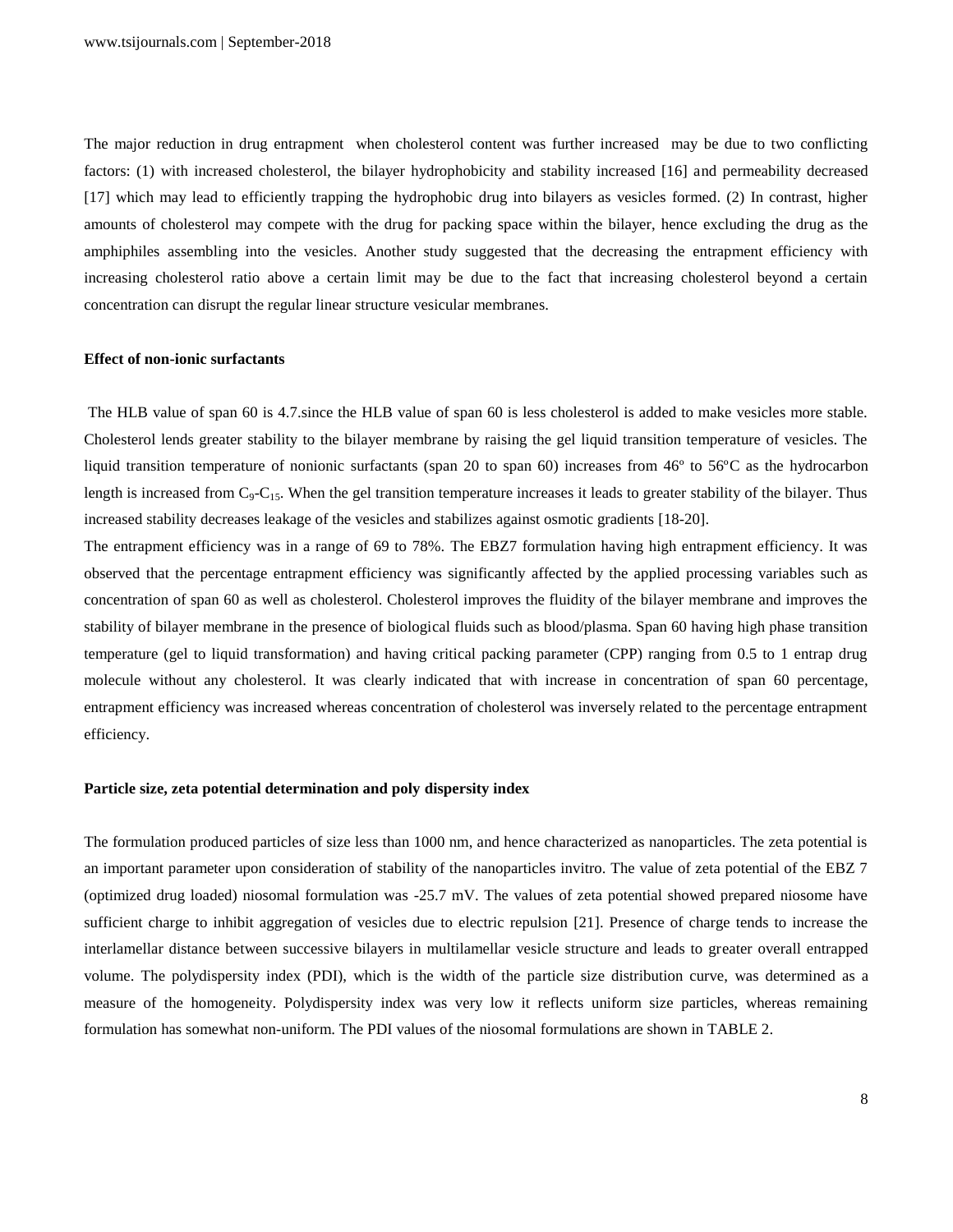| <b>Code of formulation</b> | Span 60<br><b>Concentration</b><br>(X1) | <b>Cholesterol</b><br><b>Concentration</b><br>(X2) |
|----------------------------|-----------------------------------------|----------------------------------------------------|
| EBZ1                       | $-1(20$ mg)                             | $-1(20$ mg)                                        |
| EBZ <sub>2</sub>           | $-1(20$ mg)                             | $0(40 \text{ mg})$                                 |
| EBZ3                       | $-1(20$ mg)                             | $+1(60$ mg)                                        |
| EBZ4                       | $0(40 \text{ mg})$                      | $-1(20$ mg)                                        |
| EBZ <sub>5</sub>           | $0(40 \text{ mg})$                      | $0(40 \text{ mg})$                                 |
| EBZ <sub>6</sub>           | $0(40 \text{ mg})$                      | $+1(60$ mg)                                        |
| EBZ7                       | $+1(60$ mg)                             | $-1(20$ mg)                                        |
| EBZ8                       | $+1(60$ mg)                             | $0(40 \text{ mg})$                                 |
| EBZ9                       | $+1(60$ mg)                             | $+1(60$ mg)                                        |

## TABLE 2.**Variables in 3<sup>2</sup> full factorial design**

#### **Assessment of eberconazole release rates from niosomes**

*In-vitro* drug release of EBZ loaded niosomes prepared using span 60 and cholesterol in various molar ratios are shown in FIG. 3. it has been observed that the niosomes prepared using span 60 and cholesterol in the molar ratios 1:1 (EBZ5) formulation showed drug release of 87.52% while the drug release of 85.33%, for the formulation EBZ7. From the results it is obvious that lipophilicity of the surfactants may determine the rate of drug release. Span 60 being relatively lipophilic impedes the easy permeation to the aqueous phase and could account for higher drug release.

## **Skin permeation study**

The *ex vivo* diffusion data indicates that the release is diminished to a great extent as compared to the *in vitro* release of niosomes (EBZG4). This could be because of accumulation of drug in the skin layers. The delayed drug release rate may be attributed largely to the drug transport by diffusion controlled mechanism resulting in prolonged drug release profile. The release profile of the developed formulation data is shown in FIG. 4. The fluxes after 24 h of the formulations (EBZG4 and marketed) investigated were 30.83 and 27.35  $\mu$ g/cm<sup>2</sup>h respectively. This result has supported that EBZG4 is efficiently releasing drug from the niosomal gel when compared to marketed formulation (FIG. 5).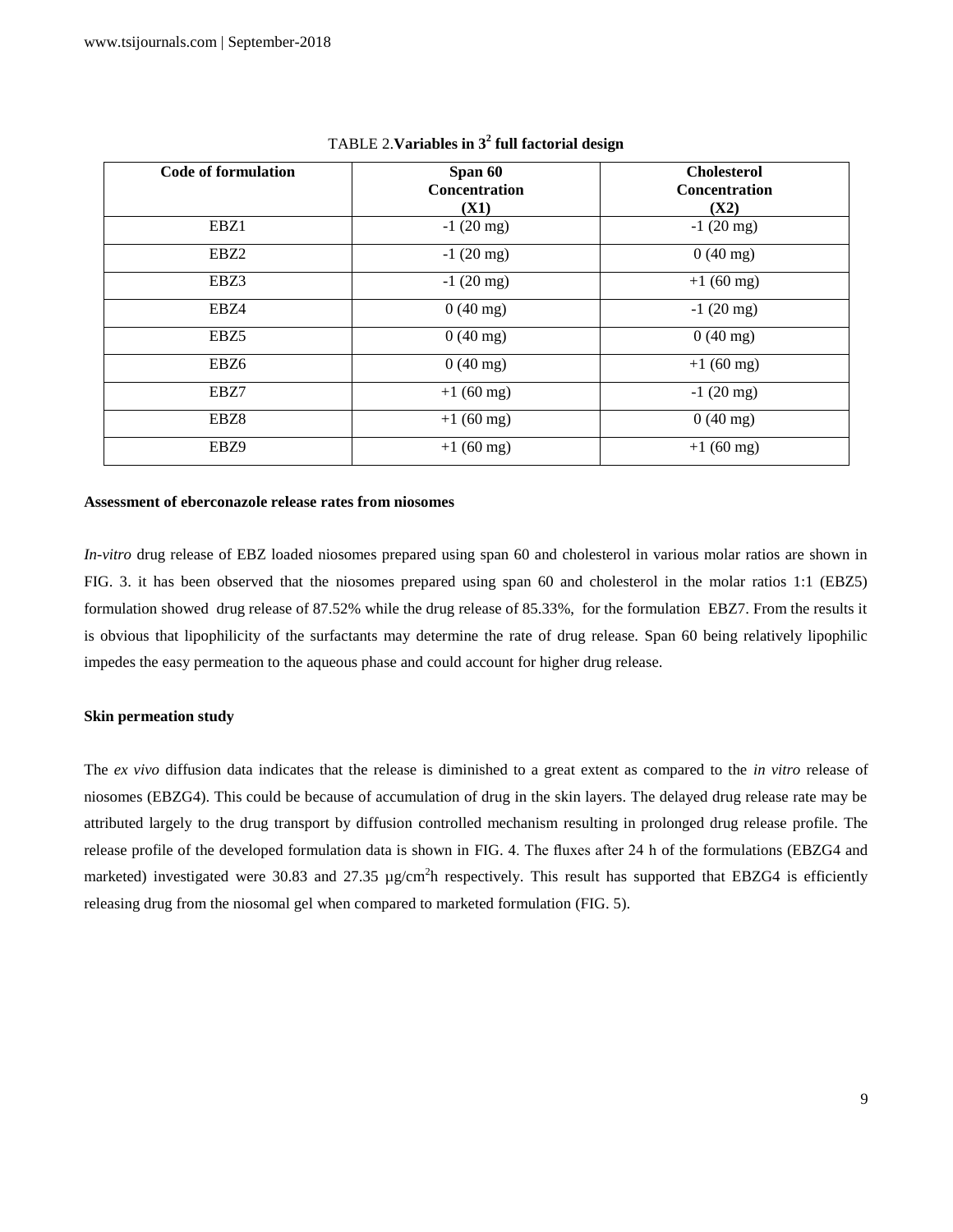

FIG. 4. **Comparison of influence of formulation variables on invitro drug release of eberconazole loaded niosomes**.



FIG. 5. **Percentage release of optimized eberconazole niosomal gel and marketed gel Across excised pig ear skin**.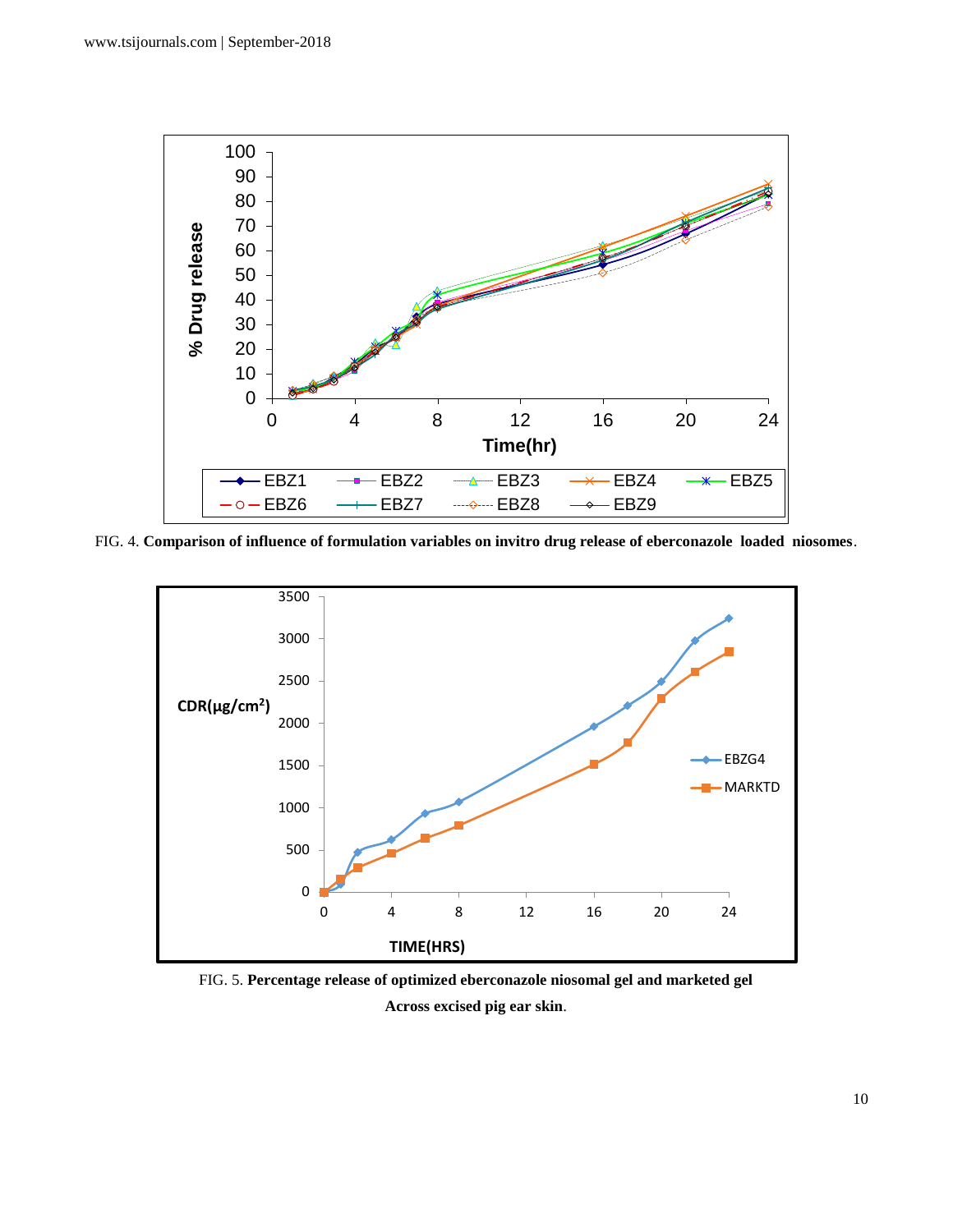## **Antifungal activity measurement**

The niosomal gel with good entrapment and controlled release was selected for antifungal measurement and compared with the marketed product. The tests showed that the pure drug has maximum zone of inhibition of 30 mm whereas the niosomal formulation showed less zone of inhibition than pure drug. The marketed formulation and niosomal gel is having zone of inhibition of 21 mm and 23 mm. The gradual increase in zone of inhibition during the study is period due to the controlled release of medicament. The results were shown in TABLE 3.

| Zone of inhibition (in mm)* $\pm$ S.D              |                |                |                |  |  |
|----------------------------------------------------|----------------|----------------|----------------|--|--|
| <b>Samples</b>                                     | 24h            | 48 h           | 72 h           |  |  |
| Pure drug                                          | $19.2 \pm 0.4$ | $23.2 \pm 0.7$ | $30.7 \pm 0.9$ |  |  |
| <b>Marketed cream</b>                              | $15.6 \pm 1.5$ | $19.6 \pm 1.5$ | $21.5 \pm 1.1$ |  |  |
| <b>Eberconazole loaded</b><br>niosomal gel (EBZG4) | $16.1 \pm 1.0$ | $20.3 \pm 0.5$ | $23.2 \pm 1.1$ |  |  |

TABLE 3**. Antifungal activities of eberconazole**

## **Conclusion**

Controlled release niosomal gel dosage form of eberconazole was successfully developed using factorial statistical design. Dissolution studies for 24 h showed extended drug release for prolonged duration. The optimized formulation, when compared to the marketed formulation seems to be promising for improving penetration and antifungal activity of eberconazole.

## **REFERENCES**

- 1. Vora B, Khopade A, Jain NKJ. Proniosome based transdermal delivery of levonorgestrel for effective contraception. J Control Release. 1998;54:149-65.
- 2. Manconi M, Sinico C, Valenti D, et al. Niosomes as carriers for tretinoin III A study into the in vitro cutaneous delivery of vesicle-incorporated tretinoin. Int J Pharm. 2006;311:11-19.
- 3. Schreier H, Bouwstra J. Liposomes and niosomes as topical drug carriers: dermal and transdermal drug delivery. J Con Rel. 1994;30:1-15.
- 4. Mura S, Pirot F, Manconi M, et al. Liposomes and niosomes as potential carriers for dermal delivery of minoxidil. J Drug Target. 2007;15:101-08.
- 5. Dayan N, Touitou E. Carriers for skin delivery of trihexyphenidyl HCl: ethosomes vs. liposomes. Biomat. 2000;21:1879-85.